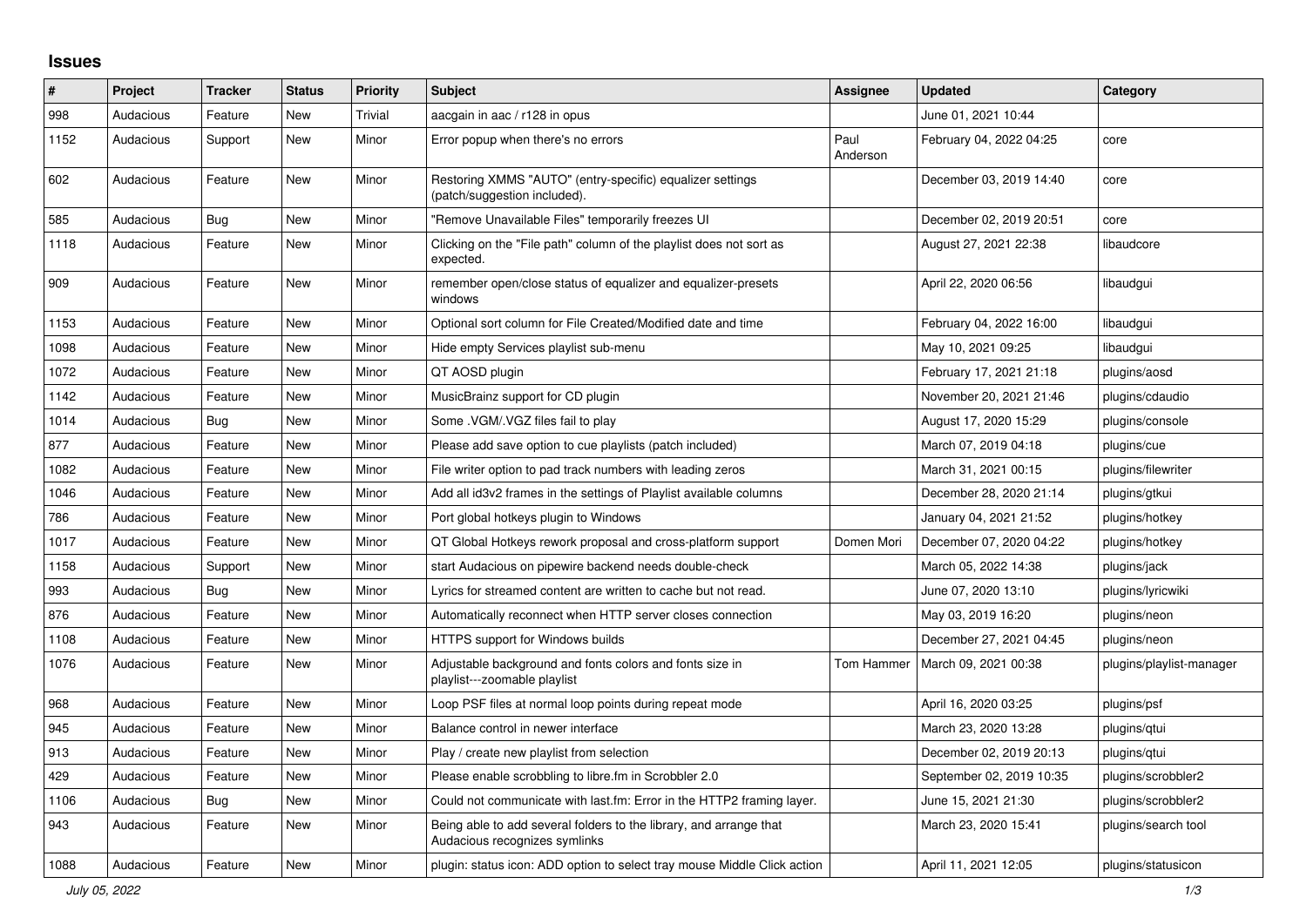| $\pmb{\#}$ | Project   | <b>Tracker</b> | <b>Status</b> | <b>Priority</b> | Subject                                                                                                                                   | <b>Assignee</b> | <b>Updated</b>          | Category            |
|------------|-----------|----------------|---------------|-----------------|-------------------------------------------------------------------------------------------------------------------------------------------|-----------------|-------------------------|---------------------|
| 969        | Audacious | Feature        | New           | Minor           | streamtuner plugin: Please add column-sortability, or at least sort<br>alphabetically by 1st column                                       |                 | June 16, 2020 09:54     | plugins/streamtuner |
| 975        | Audacious | Bug            | New           | Minor           | Segfault/leak on exit with streamtuner enabled                                                                                            | Ariadne Conill  | May 01, 2020 00:17      | plugins/streamtuner |
| 859        | Audacious | Bug            | New           | Minor           | wsz skins cannot be used on Windows.                                                                                                      |                 | January 01, 2020 02:48  | win32               |
| 1154       | Audacious | Support        | New           | Minor           | Playlist column Headers                                                                                                                   |                 | March 06, 2022 16:06    |                     |
| 1145       | Audacious | Support        | New           | Minor           | I started to code, I need m-tags support for audacious to tag files<br>witthout tags, and all I need is a (link to a) good documentation* |                 | February 25, 2022 05:01 |                     |
| 1164       | Audacious | Support        | New           | Minor           | Wheel mouse on tray icon do not change volume / context windows do<br>not appear (with cover)                                             |                 | March 19, 2022 13:17    |                     |
| 1151       | Audacious | Feature        | New           | Minor           | Load balance XSPF tracks with multiple location URIs                                                                                      |                 | January 28, 2022 19:10  |                     |
| 1093       | Audacious | Feature        | New           | Minor           | Make the Song Dialog (Qt) window wider by default                                                                                         |                 | May 17, 2021 15:36      |                     |
| 1095       | Audacious | Feature        | New           | Minor           | Ctrl + $Z$ / R to undo / redo changes to playlist                                                                                         |                 | May 07, 2021 18:42      |                     |
| 1099       | Audacious | Feature        | New           | Minor           | Per-track ReplayGain shouldn't be enabled by default                                                                                      |                 | May 09, 2021 13:41      |                     |
| 1096       | Audacious | Feature        | New           | Minor           | Calculate and show selection stats in the status bar                                                                                      |                 | May 10, 2021 03:06      |                     |
| 1097       | Audacious | Feature        | New           | Minor           | Replace the volume button with a horizontal scale                                                                                         |                 | May 17, 2021 00:21      |                     |
| 873        | Audacious | Feature        | New           | Minor           | Optionally make "previous track" restart current track                                                                                    |                 | June 08, 2021 22:55     |                     |
| 907        | Audacious | Feature        | New           | Minor           | QtNetwork-based HTTP client                                                                                                               |                 | October 26, 2019 13:41  |                     |
| 1119       | Audacious | Feature        | New           | Minor           | ADD ability to silence internet radio timeout Error dialog popup                                                                          |                 | July 31, 2021 18:36     |                     |
| 1116       | Audacious | Feature        | New           | Minor           | feature request: miniview mode with QT or GTK interace                                                                                    |                 | February 08, 2022 06:53 |                     |
| 956        | Audacious | Feature        | New           | Minor           | Stream to chromecast                                                                                                                      |                 | January 11, 2021 01:19  |                     |
| 864        | Audacious | Feature        | New           | Minor           | Drag/drop songs into playlists displayed in the Playlist Manager                                                                          |                 | October 29, 2019 02:14  |                     |
| 955        | Audacious | Feature        | New           | Minor           | Enqueue option                                                                                                                            |                 | April 09, 2020 03:54    |                     |
| 870        | Audacious | Feature        | New           | Minor           | View > Show Playlist and View > Show Playback Controls                                                                                    |                 | November 15, 2021 22:48 |                     |
| 883        | Audacious | Feature        | New           | Minor           | Consider adding USF plugin                                                                                                                |                 | April 07, 2021 01:00    |                     |
| 1121       | Audacious | Feature        | New           | Minor           | Allow for easy searching through music for data with diacritics                                                                           |                 | August 05, 2021 08:06   |                     |
| 889        | Audacious | Feature        | New           | Minor           | Crossfade settings: is it possible to increase the upper limit?                                                                           |                 | May 18, 2019 20:49      |                     |
| 882        | Audacious | Feature        | New           | Minor           | Consider adding vgmstream plugin                                                                                                          |                 | April 07, 2021 00:47    |                     |
| 899        | Audacious | Feature        | New           | Minor           | Album art (cover) as an additional columun in Qt version                                                                                  |                 | August 28, 2019 10:20   |                     |
| 908        | Audacious | Feature        | New           | Minor           | Use QtXml instead of libxml2                                                                                                              |                 | October 26, 2019 14:21  |                     |
| 924        | Audacious | Feature        | New           | Minor           | Option to replace playlist contents by drag and drop                                                                                      |                 | December 02, 2019 20:15 |                     |
| 918        | Audacious | Feature        | New           | Minor           | Replace libguess with libuchardet                                                                                                         |                 | November 19, 2019 05:50 |                     |
| 987        | Audacious | Feature        | New           | Minor           | Closing of Search Library tool by same method as opening it                                                                               |                 | May 13, 2020 00:15      |                     |
| 995        | Audacious | Feature        | New           | Minor           | Add star rating to songs                                                                                                                  |                 | June 16, 2020 09:56     |                     |
| 1048       | Audacious | Feature        | New           | Minor           | PipeWire support                                                                                                                          |                 | May 04, 2022 19:36      |                     |